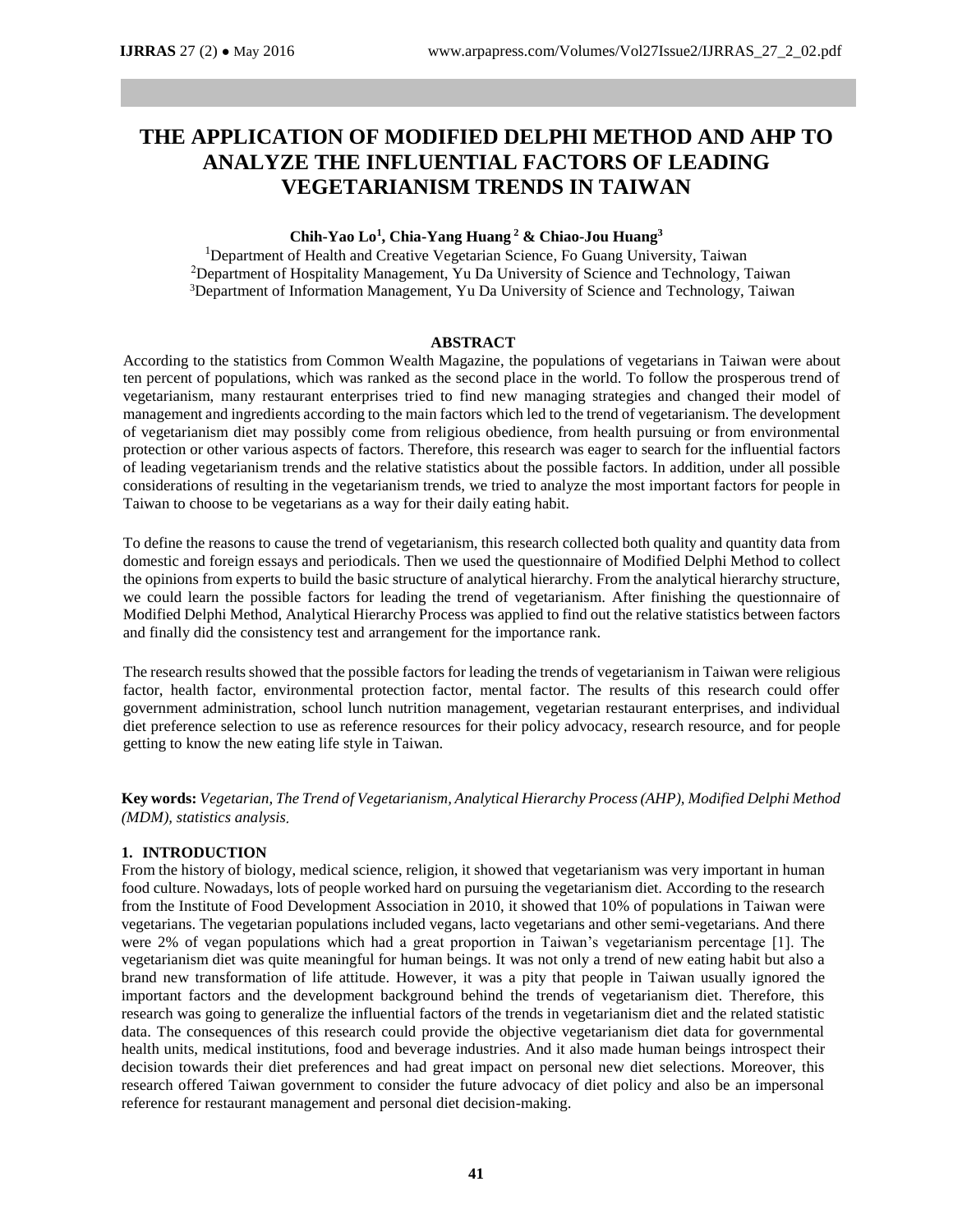#### **2. LITERATURE REVIEW**

#### **2.1 Vegetarianism Issues**

In the modern society, there were a great number of people choosing vegetarianism for their diet preference. Based on the eastern and western history development of vegetarianism, we could conclude the influential factors of vegetarianism diet preference as followed: religious factors, health factors, environmental protection factors, and mental factors.

#### **2.1.1 Religious Factor**

According to the historical records, there were many religious groups, such as Buddhism, Yi-Guan Dao, Taoism, the offshoots of Christianity, some asceticism in the Rome age etc. having the taboos of eating meat in their religious doctrines. People in eastern countries, such as Chinese, Taiwanese, Indians and so on used the way of abstaining from meat, wine, certain vegetables, or animal products to clarify their souls and used fasting ceremony to show their respect to the gods [2]. Nowadays, more and more people in Taiwan chose to be vegetarians because of the spread of religious doctrines. The personal explanation for certain religious principles or mental insights would have great influence on personal diet selection. In addition, the religious doctrines which were inherited from family were also likely to become the reason for people to be vegetarians. Since human beings were group animals, the religious enlightenment from others would possibly have great impact on personal diet selections [3].

#### **2.1.2 Health Factor**

As the advanced development of medical science, human beings started to do the research of disease reductions, immunity increasing and life extension. According to the medical study, diet treatments had obvious effects. Therefore, people started to change their diet preference. From the advertisement of restaurants, the slogans on the menu to the book publicized health, it was easy to notice the trends of refusing meat which would lead to cardiovascular diseases or reducing animals fat which would cause obesity[4]. Besides for reducing the incidence of diseases, having healthy appearance was also an important issue for people to concern. Animal fat could not be adequately used by human bodies and accumulated in the organs. Finally, it would gradually cause the inconvenience in actions, appearance change, and even obesity diseases. To prevent those situations, people tried to choose vegetables or fruits as their daily diet to cleanse their body of diseases [5].

## **2.1.3 Environmental Protection Factor**

To avoid ecological catastrophe, people began to have the term "ecological diet" which meant to choose personal diet with the concerning about safety, health and environmental protection. Apparently, to protect the whole ecological system, "ecological diet" asked people to start from doing the correct selections from their daily food [6]. According to the study of International Panel on Climate Change, from industrial revolution until 2007, the concentration of carbon dioxide raised up to 380 ppm [7]. And the researcher, Lu Meng-ming mentioned that the emission of carbon dioxide concentration divided by the whole land area of Taiwan would be ranked the first place of carbon dioxide emission which was the third times of the world's average [8]. The great amount of ecology and pollution reports made human beings show their consideration for the importance of natural environment. To extend the using period of the Earth and to protect the earth from man-made damage, abiding by vegetarianism was the key to the door of environmental protection. Therefore, it was the responsibilities for all the human beings to advocate maintaining the ecological balance, reducing the heavy burden of the lands and protecting the Earth.

#### **2.1.4 Mental Factor**

There were two basic principles, including "Ren" and "Yi" in China. "Ren" meant the benevolence in one's heart and "Yi" meant mental justice. Those could be defined as the core of eastern morality. "Ren" and "Yi" had great power in the eastern culture. And eastern people put lots of effort on practicing "Ren" and "Yi" during their lifetime. As time went on, the way for people to practice "Ren" and "Yi" had been changed [9]. Some people who chose to obey the doctrines of vegetarianism found great violence and brutality in meat and animal products. The crucial treatment to the animals and the torture to the living creatures would make the dreadful thoughts and terrifying consciousness transform into the toxin in animal products. After people ate or used the animal products, the toxin inside them would hurt people. In addition, the consciousness of killing process would bring endless desire and greediness which would putrefy the human mind. Some people were afraid of killing living creatures. When they ate meat or used animal products, they were terrified out of wits. Hence, some people made up their mind to stop torturing. They tried to use angel's eyes to see the world and thought carefully about the unnecessary of creature killing. Through evoking their inner sympathy, they avoided the desire and lust [10].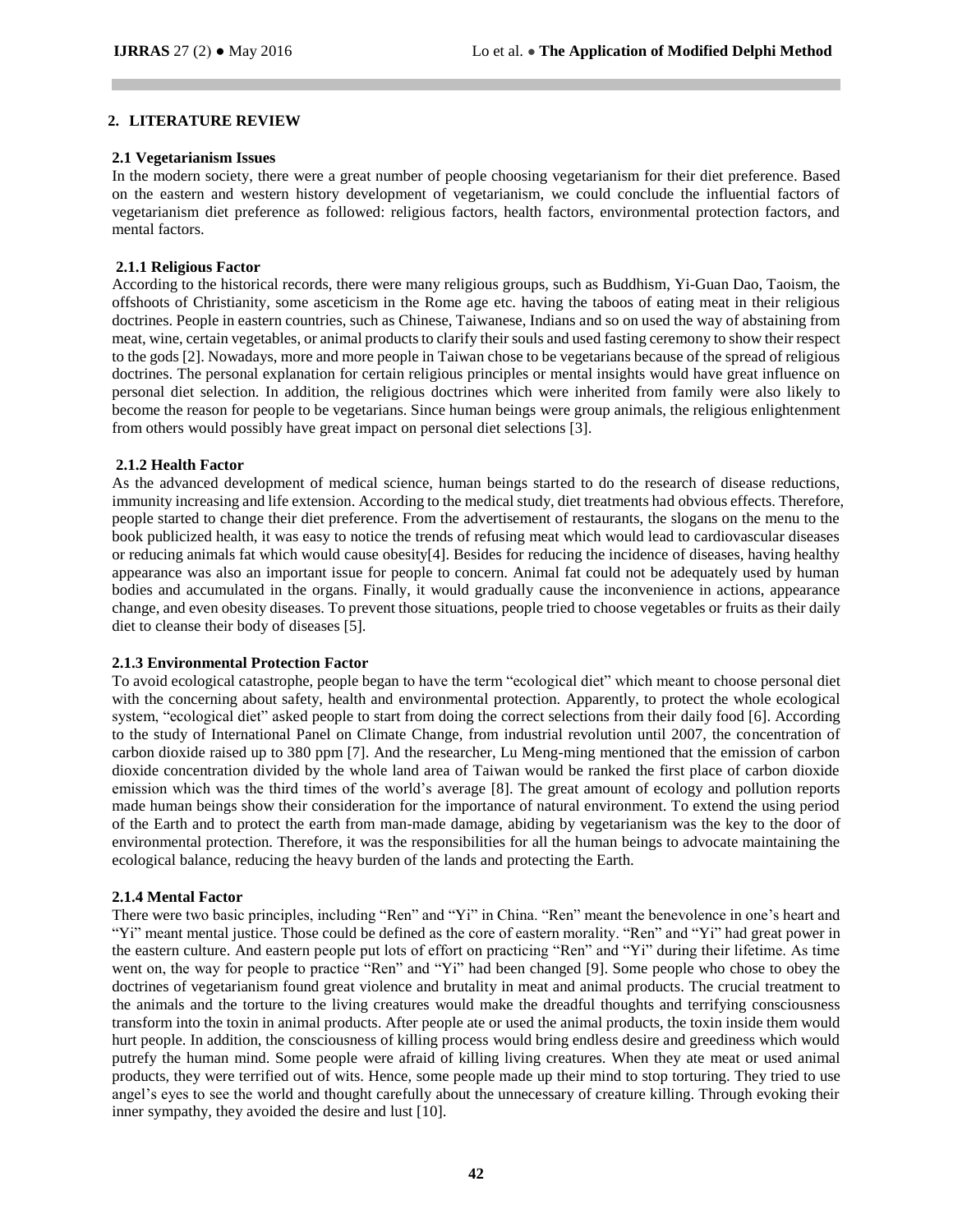## **2.2 LITERATURE REVIEW OF THE RESEARCH METHOD**

## **2.2.1 Modified Delphi Method (MDM)**

Delphi method was a widely used method to collect data from experts. The method was first designed by Dalkey and Helmer from the US Rand Corporation. By collecting the suggestions from the well-organized communicated groups, experts in the groups could anonymously express their idea to the discussed issues and finally concluded their common view of the issues. Modified Delphi Method was applied to many researches, including lesson-design, requirement assessment, policy decision-making, resource application. The method developed series of selection factors, finding hypothesis and finally combined the theme of related comments. To avoid time consuming and the restriction of human resources and funding, Modified Delphi Method was carried out. This method was modified to make the research to be practiced fluently [12].

## **2.2.2 Analytical Hierarchy Process (AHP)**

Analytical Hierarchy Process was developed by a professor from University of Pittsburgh, Thomas L. Saaty in 1971. This research method was a structured technique for organizing and analyzing complex decisions. It used logical and stratified steps to aggregate complex questions. Saaty [11] had mentioned that AHP could be applied in twelve types of questions, including planning, generating a set of alternatives, setting priorities, choosing best policy alternatives, allocating resources, determining requirements, predicting outcomes or risk assessment, designing system, measuring performance, ensuring system stability, optimization, and resolving conflict.

## **3. RESEARCH METHOD**

On the basis of the research background and motivation, the topic of this research is "The Application of Modified Delphi Method and AHP to Analyze the Influential Factors of Leading Vegetarianism Trends in Taiwan." The main goal of this research is to find out the optimistic statistics of the influential factors, the related data, and the ranking of the major factors.

## **3.1 Participants**

# **3.1.1 Modified Delphi Method Participants**

This research applied Modified Delphi Method as the research method and invited fifteen experts. Among them, three were from academia, five from food industries, three from the government, and three from medical units.

## **3.1.2 AHP Participants**

In this research, the AHP participants were vegetarians in Taiwan. Because of the restrictions of time consuming, and human resources, the research was limited to vegetarians from nine counties in Taiwan including New Taipei City, Taipei, Taoyuan, Hsinchu, Miaoli, Taichung, Tainan, Kaohsiung and Pingtung. The purpose was to understand the specific reasons why people chose to be vegetarians and what the main factors and the particular influential elements inside the main factors were.

## **3.2 Research Process**

The research process was divided into three parts. First, the researcher collected the essay, paper, periodicals and books about Vegetarian Issues, Modified Delphi Method, and AHP. The preliminary study of the literature had great help on classify the possible factors of the leading trends of vegetarianism diet. Second, Modified Delphi Method was applied to start the semi-open questionnaires. The professional suggestions from experts in various areas were collected and the preliminary hierarchy framework was done under this method. In the last step, AHP was applied to analyze the main factors and influential criteria. The process of the research was as followed:

STEP 1. Study the background knowledge of the research topics and collect related data.

STEP 2. Literature Review.

- STEP 3. Modified Delphi Method was applied to develop the framework of preliminary hierarchy.
- STEP 4. Use AHP to analyze the influential factors of leading vegetarianism trends in Taiwan
- STEP 5. Analyze the consequences of the research and discuss.
- STEP 6. Conclusion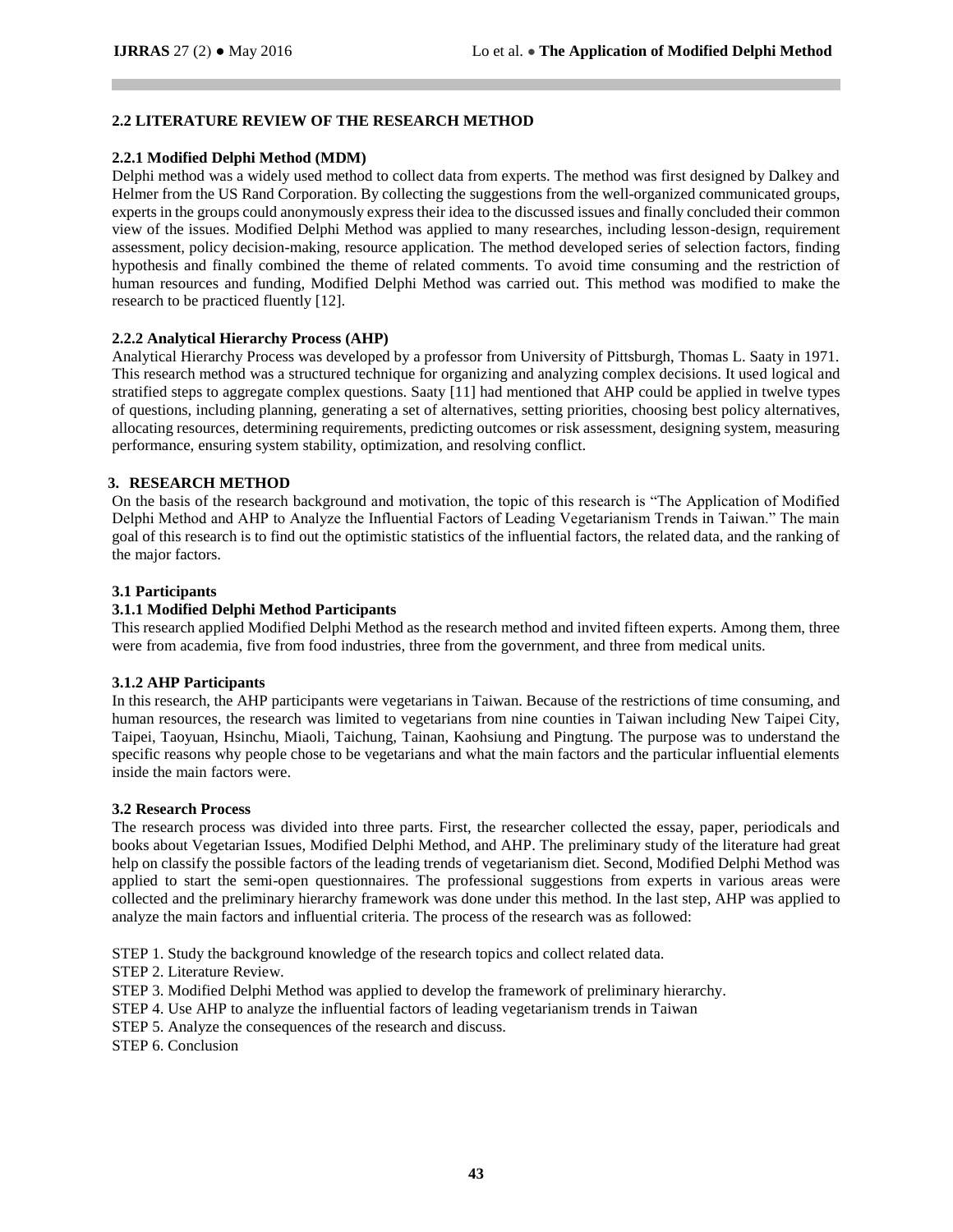

#### **3.3 The Development of Hierarchical Structure**

This research collected the influential factors of leading Vegetarianism Trends in Taiwan from the literature review and preliminarily set up the hierarchical structure. The five main criterions in the hierarchical structure were "Religious Factor", "Health Factor", "Environmental Protection Factor", "Mental Factor" and "Cultural Factor." The Modified Delphi Method was applied to do the expert questionnaires and was used to check the appropriateness of the main factors. The valid response rate of the first expert questionnaire was 100%. The Five-point Likert scale was applied to analyze the consequences of the MDM questionnaires. It turned out that some sub-criterions' averages were lower than 3.5 or the standard deviation was over 1, such as "Job Factor" in " Religious Factor", "Losing Weights" in "Health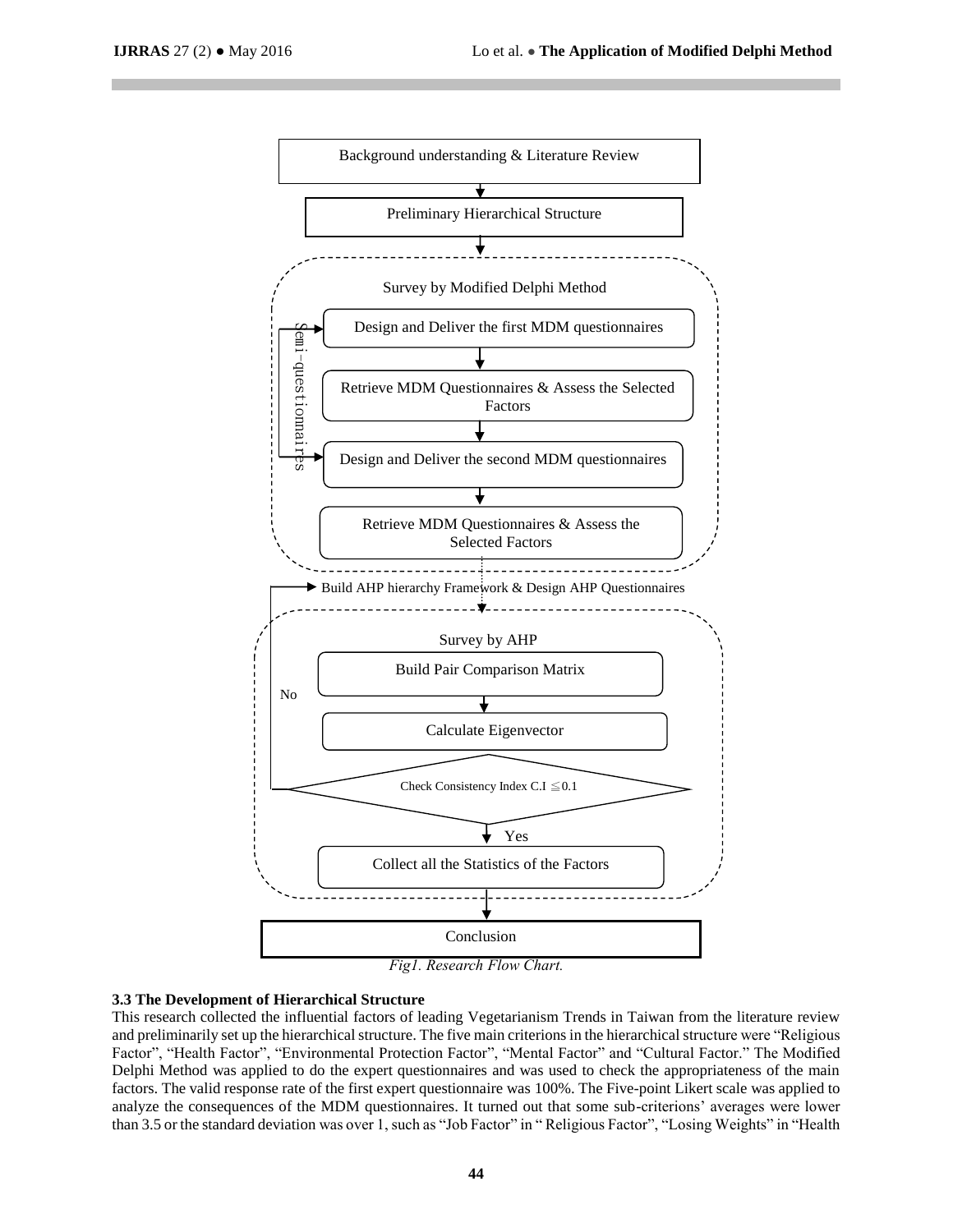Factor", and the whole three sub-criterions in "Cultural Factor." Therefore, the five sub-criterions would be deleted from the hierarchical structure. And the expert support of the other assessed sub-criterions were more than 75%. The convergence was up to three-quarters. Therefore, except the 5 deleted sub-criterions, the 11 initial assessment factors were involved in the preliminary hierarchy framework of this study.

On the basis of the first round MDM questionnaire, the second round expert questionnaire was designed and delivered to seek for the further confirmation and suggestions from experts in various areas. The valid response rate of the second expert questionnaire was 100%. And the expert support of the other assessed sub-criterions were more than 76%. The 4 preliminary assessment factors and 11 preliminary assessment sub-factors were involved in the hierarchy framework of this study. See Table 1 The First Round Expert Questionnaire: Expert Support of Additional Assessed Criteria and Table 2. The Second Round Expert Questionnaire: Expert Support of Additional Assessed Criteria.

| Objectives                                                        | Criterion                                  | <b>Statistics</b><br>(Average/<br>Percentage) | Standard<br>deviation | Sub-criterion                               | <b>Statistics</b><br>(Average/<br>Percentage) | Standard<br>deviation | Save/<br>Delete |
|-------------------------------------------------------------------|--------------------------------------------|-----------------------------------------------|-----------------------|---------------------------------------------|-----------------------------------------------|-----------------------|-----------------|
|                                                                   |                                            |                                               |                       | <b>Personal Value</b>                       | 4.13 $(82.6\%)$                               | 0.834                 | Save            |
|                                                                   | Religious<br>Factors                       | 4.60<br>(92%)                                 | 0.73                  | <b>Third Party</b><br>Influence             | 3.86 (77.2%)                                  | 0.834                 | Save            |
|                                                                   |                                            |                                               |                       | Family Influence                            | 4.06(81.2%)                                   | 0.961                 | Save            |
|                                                                   |                                            |                                               |                       | <b>Job Factors</b>                          | 2.93 (58.6 %)                                 | 0.884                 | Delete          |
|                                                                   |                                            | 4.33<br>(86%)                                 | 0.61                  | <b>Reducing Disease</b>                     | 4.46 (89.2 %)                                 | 0.640                 | Save            |
|                                                                   | Health<br>Factor                           |                                               |                       | <b>Extending Life</b>                       | 4.06(81.2%)                                   | 0.884                 | Save            |
|                                                                   |                                            |                                               |                       | Losing Weight                               | 3.80 (76%)                                    | 1.014                 | Delete          |
| The Influential Factors of Leading Vegetarianism Trends in Taiwan | Environme<br>ntal<br>Protection<br>Factors | 4.26<br>(85%)                                 | 0.88                  | Reducing<br>Greenhouse Effect               | 4.46 (89.2 %)                                 | 0.640                 | Save            |
|                                                                   |                                            |                                               |                       | Reducing Land<br>Load                       | 4.06(81.2%)                                   | 0.961                 | Save            |
|                                                                   |                                            |                                               |                       | Strengthening<br>Ecological<br>Conservation | 4.13 $(82.6\%)$                               | 0.834                 | Save            |
|                                                                   | Mental<br>Factors                          | 3.60<br>(72%)                                 | 0.82                  | Practicing morality                         | 4.06(81.2%)                                   | 0.961                 | Save            |
|                                                                   |                                            |                                               |                       | Eliminating fear                            | $3.53(70.6\%)$                                | 0.915                 | Save            |
|                                                                   |                                            |                                               |                       | Reducing Desire                             | 3.80 $(76 \%)$                                | 0.862                 | Save            |
|                                                                   | Cultural<br>Factors                        | 2.53<br>(50%)                                 | 0.91                  | No-killing Theory                           | 3.46(69.2%)                                   | 0.994                 | Delete          |
|                                                                   |                                            |                                               |                       | Reincarnation<br>Theory                     | $3.00(60\%)$                                  | 1.369                 | Delete          |
|                                                                   |                                            |                                               |                       | <b>Fraternity Theory</b>                    | 2.46 (49.2 %)                                 | 1.216                 | Delete          |

*Table 1. The First Round Expert Questionnaire: Expert Support of Additional Assessed Criteria*.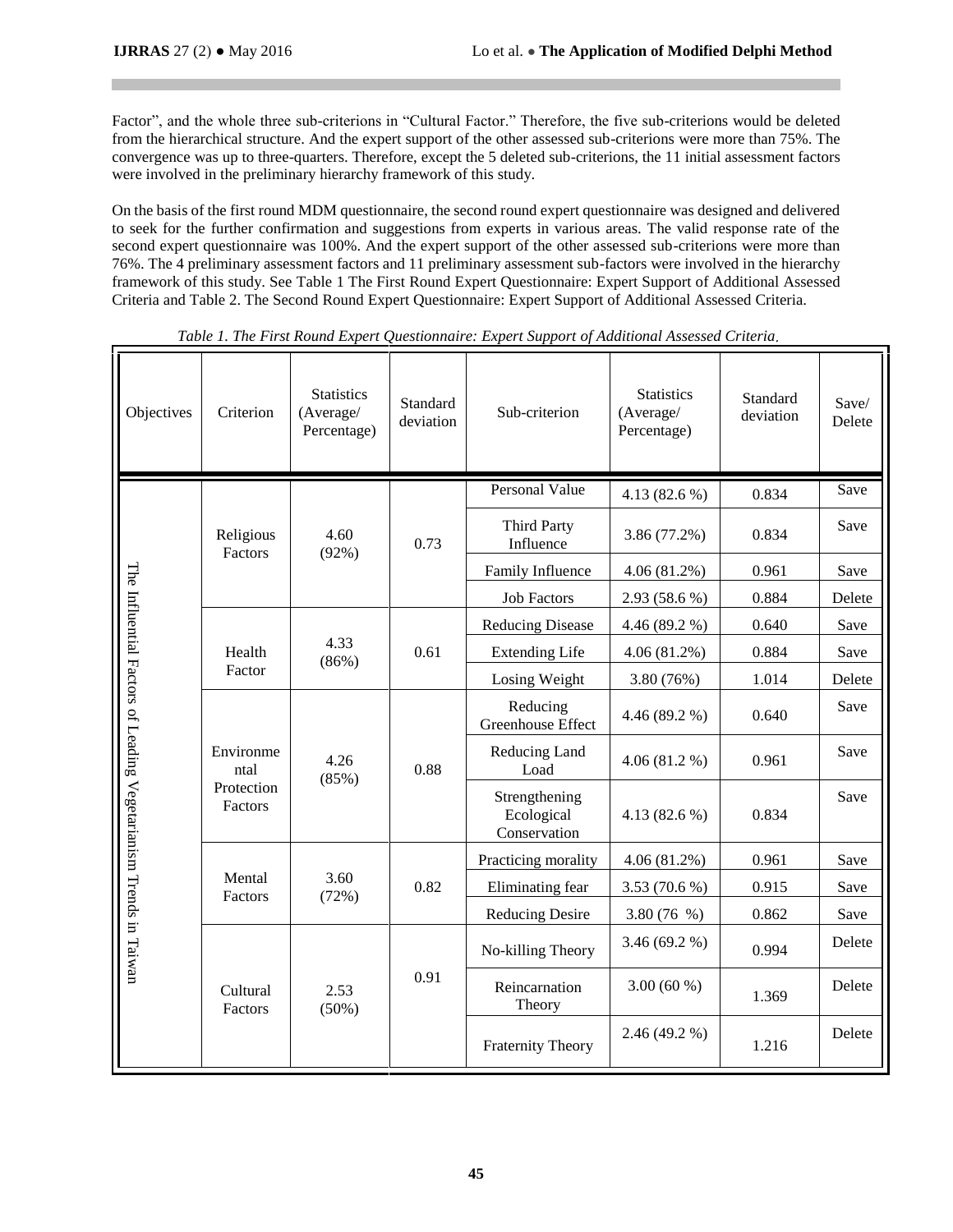| Objectives                                                              | Criterion                                  | <b>Statistics</b><br>(Average/<br>Percentage) | Standard<br>deviation | Sub-criterion                               | <b>Statistics</b><br>(Average/<br>Percentage) | Standard<br>deviation | Save/<br>Delete |
|-------------------------------------------------------------------------|--------------------------------------------|-----------------------------------------------|-----------------------|---------------------------------------------|-----------------------------------------------|-----------------------|-----------------|
|                                                                         |                                            |                                               |                       | Personal Value                              | 4.13 $(82.6\%)$                               | 0.743                 | Save            |
|                                                                         | Religious<br>Factors                       | 4.66<br>$(93.2\%)$                            | 0.488                 | <b>Third Party</b><br>Influence             | 3.86 (77.2 %)                                 | 0.640                 | Save            |
|                                                                         |                                            |                                               |                       | Family Influence                            | 4.40 (88 %)                                   | 0.737                 | Save            |
| The Influential Factors of Leading<br>in Taiwan<br>Vegetarianism Trends | Health<br>Factor                           | 4.53<br>$(90.6\%)$                            | 0.516                 | <b>Reducing Disease</b>                     | 4.53 (90.6 %)                                 | 0.640                 | Save            |
|                                                                         |                                            |                                               |                       | <b>Extending Life</b>                       | 3.80(76%)                                     | 0.862                 | Save            |
|                                                                         | Environm<br>ental<br>Protection<br>Factors | 3.86<br>$(77.2\%)$                            | 0.915                 | Reducing<br>Greenhouse Effect               | $4.00(80\%)$                                  | 0.743                 | Save            |
|                                                                         |                                            |                                               |                       | Reducing Land<br>Load                       | 3.93 (78.6 %)                                 | 0.676                 | Save            |
|                                                                         |                                            |                                               |                       | Strengthening<br>Ecological<br>Conservation | 4.33 $(86.6\%)$                               | 0.816                 | Save            |
|                                                                         | Mental<br>Factors                          | 4.13<br>$(82.6\%)$                            | 0.743                 | Practicing morality                         | 4.26(85.2%)                                   | 0.704                 | Save            |
|                                                                         |                                            |                                               |                       | Eliminating fear                            | 3.86(77.2%)                                   | 0.834                 | Save            |
|                                                                         |                                            |                                               |                       | <b>Reducing Desire</b>                      | 3.80 (76%)                                    | 0.676                 | Save            |

*Table 2. The Second Round Expert Questionnaire: Expert Support of Additional Assessed Criteria*.

Based on the typical of the analytic hierarchy (AHP) chart, this research designed the decision-making hierarchy structure and develop the decision-making framework. See Fig2. And the description of criterion for decision-making was shown in Table3.



*Fig2. Decision-making Framework*.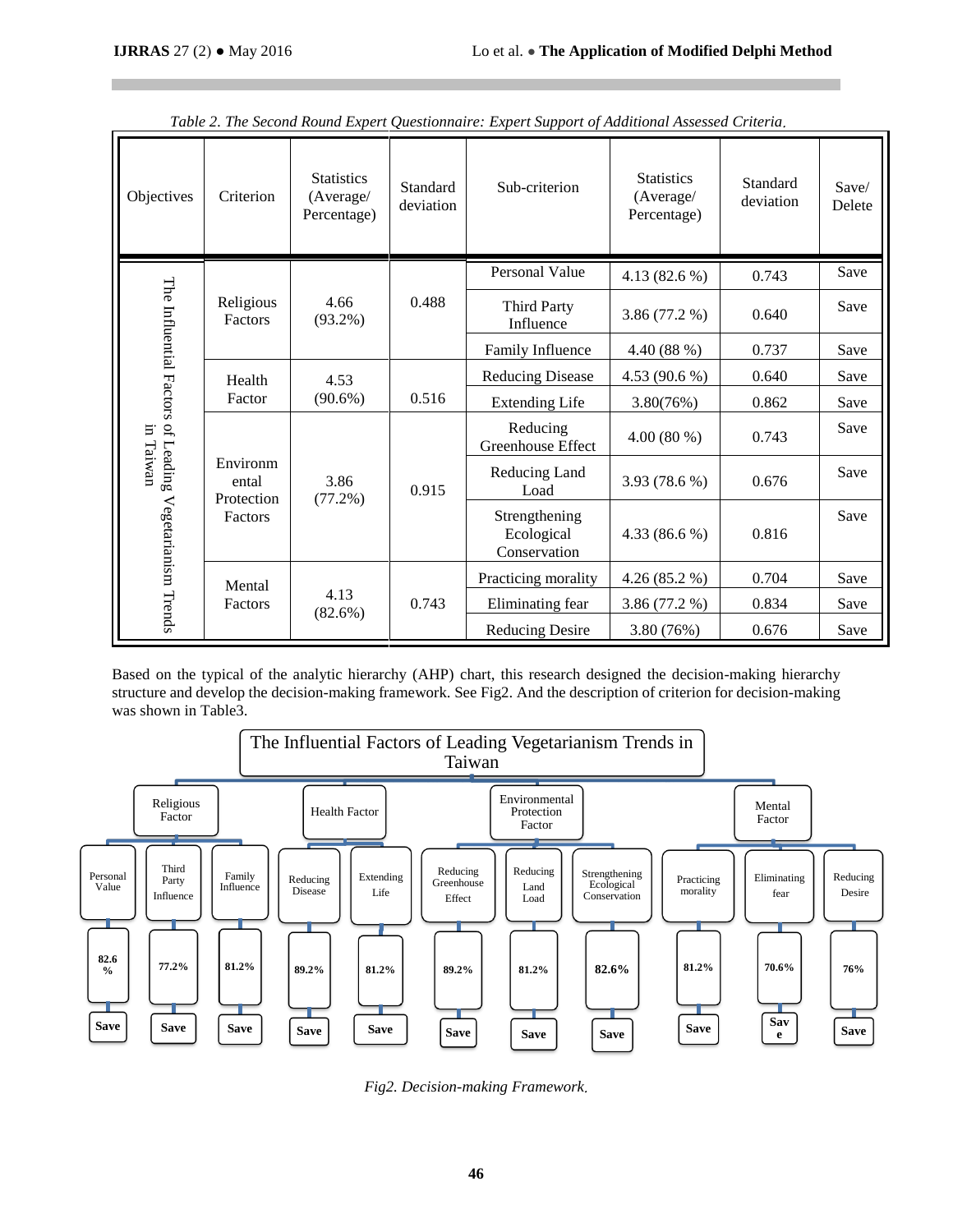|                          | Personal Value         | It's a personal view point toward certain religious doctrine. Without other<br>people's influences, people accept the vegetarianism doctrines regulated by<br>certain religion. |  |  |  |  |
|--------------------------|------------------------|---------------------------------------------------------------------------------------------------------------------------------------------------------------------------------|--|--|--|--|
|                          | <b>Third Party</b>     | Through other people's introductions toward certain religion, people start to                                                                                                   |  |  |  |  |
| Religious Factor         | Influence              | accept the vegetarianism doctrines and start to obey.                                                                                                                           |  |  |  |  |
|                          | Family                 | Family members have believed in certain religion for a long time. To follow the                                                                                                 |  |  |  |  |
|                          | Influence              | religion as family tradition, people accept the religion's vegetarianism                                                                                                        |  |  |  |  |
|                          |                        | doctrines.                                                                                                                                                                      |  |  |  |  |
|                          | Reducing               | There are more and more modern civilized diseases nowadays. To prevent from                                                                                                     |  |  |  |  |
|                          | Disease                | contracting the diseases, people try to follow the diet regulated by<br>vegetarianism and avoid eating unhealthy meat.                                                          |  |  |  |  |
| <b>Health Factor</b>     | <b>Extending Life</b>  | With the development of medical technology, people start to pay attention to                                                                                                    |  |  |  |  |
|                          |                        | extend their life. For life extension, some people try to follow vegetarianism as                                                                                               |  |  |  |  |
|                          |                        | a way to increase life expectancy.                                                                                                                                              |  |  |  |  |
|                          |                        | Human beings' diet preference of meat leads to increase a large number of                                                                                                       |  |  |  |  |
|                          | Reducing               | captive animals which discharge great number of greenhouse gas "carbon                                                                                                          |  |  |  |  |
|                          | Greenhouse             | dioxide." The greenhouse gas results in raising temperature on Earth surface,                                                                                                   |  |  |  |  |
|                          | Effect                 | glacial melting, rising sea-level and indirectly causing animal habitat                                                                                                         |  |  |  |  |
|                          |                        | destruction. To avoid this situation, people try to change their meat diet                                                                                                      |  |  |  |  |
| Environmental            |                        | preference to vegetarianism.                                                                                                                                                    |  |  |  |  |
| <b>Protection Factor</b> | Reducing Land          | People need 5 to 7 kilograms of grains to get 1 kilo of meat. This is an                                                                                                        |  |  |  |  |
|                          | Load                   | unbalanced proportion. To forbid excessive consumption of natural resources,<br>people try to follow vegetarianism to only have natural food.                                   |  |  |  |  |
|                          | Strengthening          | To respect species structure and emphasize on biological balance, people                                                                                                        |  |  |  |  |
|                          | Ecological             | refuse to have meat and follow vegetarianism to protect the whole ecological                                                                                                    |  |  |  |  |
|                          | Conservation           | system.                                                                                                                                                                         |  |  |  |  |
| Mental Factor            | Practicing             | To practice the two basic principles "Ren" and "Yi" in Confucianism, people                                                                                                     |  |  |  |  |
|                          | morality               | try to follow vegetarianism.                                                                                                                                                    |  |  |  |  |
|                          | Eliminating fear       | People have fear for animal products or eating meat. When they eat meat,                                                                                                        |  |  |  |  |
|                          |                        | blood, brutality, savagery come to mind. To avoid the terrifying situation,                                                                                                     |  |  |  |  |
|                          |                        | people choose not to have animal meat and obey the doctrines of                                                                                                                 |  |  |  |  |
|                          |                        | vegetarianism.                                                                                                                                                                  |  |  |  |  |
|                          | <b>Reducing Desire</b> | People hope to make their six sensations be pure and clean. Hence, people                                                                                                       |  |  |  |  |
|                          |                        | follow vegetarianism to pursue the heart without greedy, prurience and lust.                                                                                                    |  |  |  |  |

*Table 3. Description of Criterion for Decision-making*.

## **4. RESEARCH ANALYSIS**

AHP was applied in this research. Based on the induction and conclusion of the Modified Delphi Method, this research applied AHP to do the regional study and snowball sampling in Taiwan. The AHP questionnaire was designed and delivered in three districts of Taiwan, including northern Taiwan, central Taiwan and southern Taiwan. 30 AHP questionnaires were delivered in each districts. Therefore, there were 90 AHP questionnaires in total. Through the contact with vegetarians or religious groups which followed the doctrines of vegetarianism, the researcher successfully found 90 respondents who were willing to fill in the AHP questionnaire and give suggestions. In addition, for the convenience of filling in AHP questionnaires and raising the valid response rate, the researcher sent every AHP questionnaire to the questionnaire respondents or explained the research objectives in person. The releasing time of AHP questionnaire is from December 1st to December 31, 2016. In the 90 AHP questionnaires, 84 are valid questionnaires and 6 were invalid questionnaire. The valid response rate of the AHP was 93%.

# **4.1 AHP Analysis**

The AHP questionnaire was divided into three parts. The first part is the research goal. The purpose of this research is to analyze the influential factors of leading vegetarianism trends in Taiwan. The second part is the objectives including "Religious Factor", "Health Factor", "Environmental Protection Factor" and "Mental Factor." And the third part is 11 criterions including "Personal Value", "Third Party Influence", "Family Influence", "Reducing Disease", "Extending Life", "Reducing Greenhouse Effect", "Reducing Land Load", "Strengthening Ecological Conservation", "Practicing morality", "Eliminating fear", and "Reducing Desire. "The criterions' comprehensive weights are showed in the Table 4.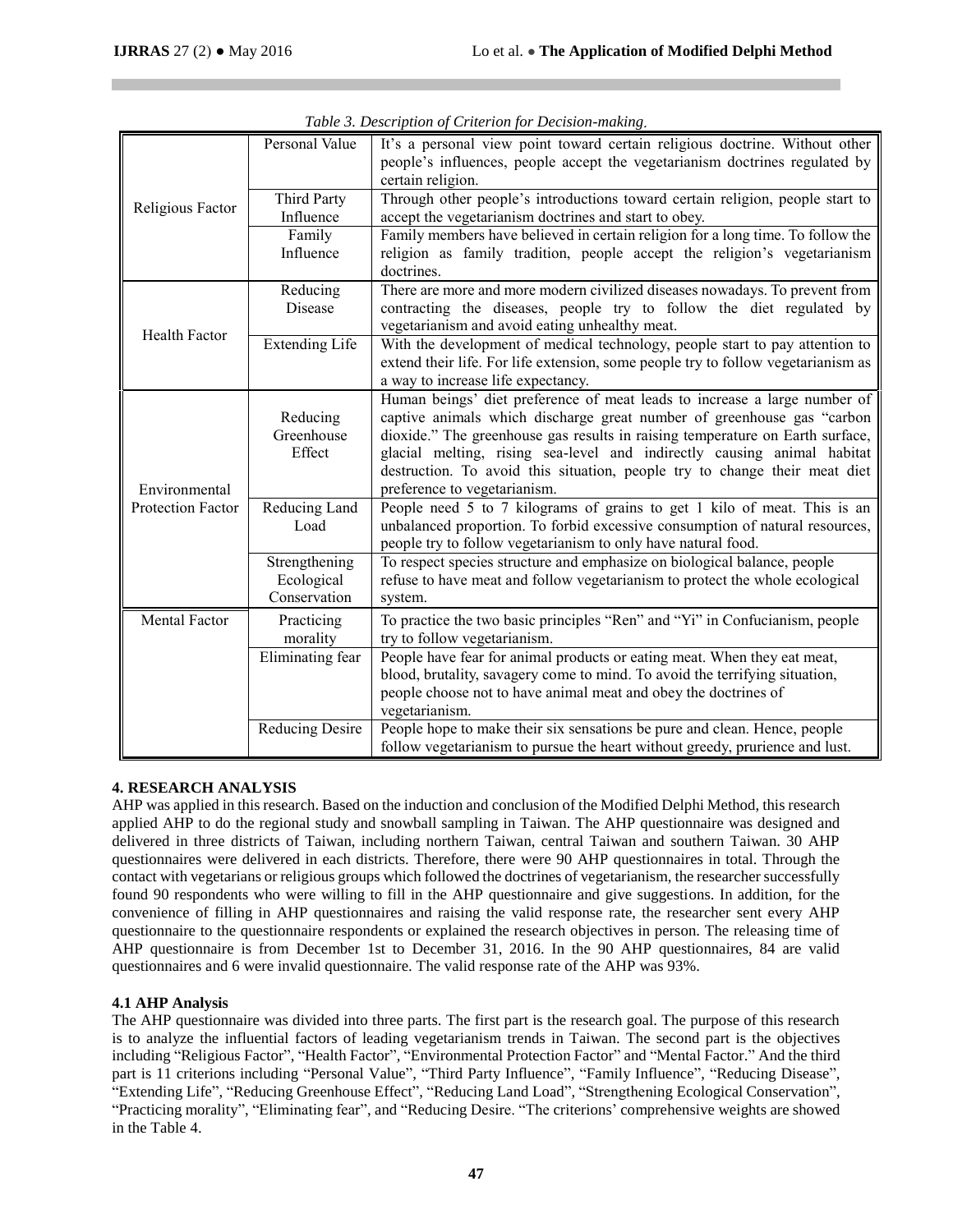| The Criterions' Comprehensive Weights                             |                                               |                             |                                             |                          |         |                              |
|-------------------------------------------------------------------|-----------------------------------------------|-----------------------------|---------------------------------------------|--------------------------|---------|------------------------------|
|                                                                   | <b>Criterion</b>                              | <b>Criterion</b><br>Weights | Sub-criterion                               | Sub-criterion<br>Weights |         | <b>Comprehensive Weights</b> |
|                                                                   |                                               |                             | Personal Value                              | 0.624                    |         | 0.265                        |
|                                                                   | <b>Religious</b><br>Factor                    | 0.424                       | <b>Third Party</b><br>Influence             | 0.205                    | 0.086   |                              |
|                                                                   |                                               |                             | <b>Family Influence</b>                     | 0.172                    |         | 0.072                        |
|                                                                   |                                               |                             | total                                       | $\mathbf{1}$             | total   | 0.423                        |
|                                                                   |                                               |                             | $C.I =$                                     | 0.027                    | $C.R.=$ | 0.046                        |
|                                                                   |                                               | 0.349                       | <b>Reducing Disease</b>                     | 0.822                    | 0.286   |                              |
|                                                                   | <b>Health</b>                                 |                             | <b>Extending Life</b>                       | 0.178                    | 0.062   |                              |
|                                                                   | Factor                                        |                             | total                                       | $\mathbf{1}$             | total   | 0.348                        |
|                                                                   |                                               |                             | $C.I =$                                     | 0.000                    | $C.R.=$ | 0.000                        |
|                                                                   | <b>Environment</b><br>al Protection<br>Factor |                             | Reducing<br>Greenhouse Effect               | 0.509                    |         | 0.063                        |
|                                                                   |                                               | 0.125                       | Reducing Land<br>Load                       | 0.207                    |         | 0.025                        |
|                                                                   |                                               |                             | Strengthening<br>Ecological<br>Conservation | 0.284                    |         | 0.035                        |
|                                                                   |                                               |                             | total                                       | 1                        | total   | 0.123                        |
|                                                                   |                                               |                             | $C.I =$                                     | 0.002                    | $C.R.=$ | 0.003                        |
|                                                                   | <b>Mental</b><br>Factor                       |                             | Practicing<br>morality                      | $\overline{0.6}$         |         | 0.061                        |
| The Influential Factors of Leading Vegetarianism Trends in Taiwan |                                               | 0.102                       | <b>Eliminating fear</b>                     | 0.253                    | 0.025   |                              |
|                                                                   |                                               |                             | <b>Reducing Desire</b>                      | 0.148                    | 0.015   |                              |
|                                                                   |                                               |                             | total                                       | 1                        | total   | 0.101                        |
|                                                                   |                                               |                             | $C.I =$                                     | 0.054                    | $C.R.=$ | 0.093                        |
|                                                                   | The Total of Comprehensive Weights            |                             |                                             | $\mathbf{1}$             |         |                              |
|                                                                   | $C.I =$                                       |                             | 0.083                                       | $C.R.=$                  | 0.092   |                              |

*Table 4. The Criterions' Comprehensive Weights*.

## **4.2 The Rank of AHP Criterions**

In the process of AHP analysis, with the use of the rating scale, the consequences of AHP questionnaire were digitized into a digital form that could be processed by a computer and then compared every two factors and built the comparison matrix of the criterions. The geometric mean and the comprehensive weights would be extracted from the comparison matrix. The final step was to rank the AHP criterions. With the ranking of the AHP criterions, the importance of the influential factors about leading vegetarianism trends in Taiwan would be presented, shown in Table 5.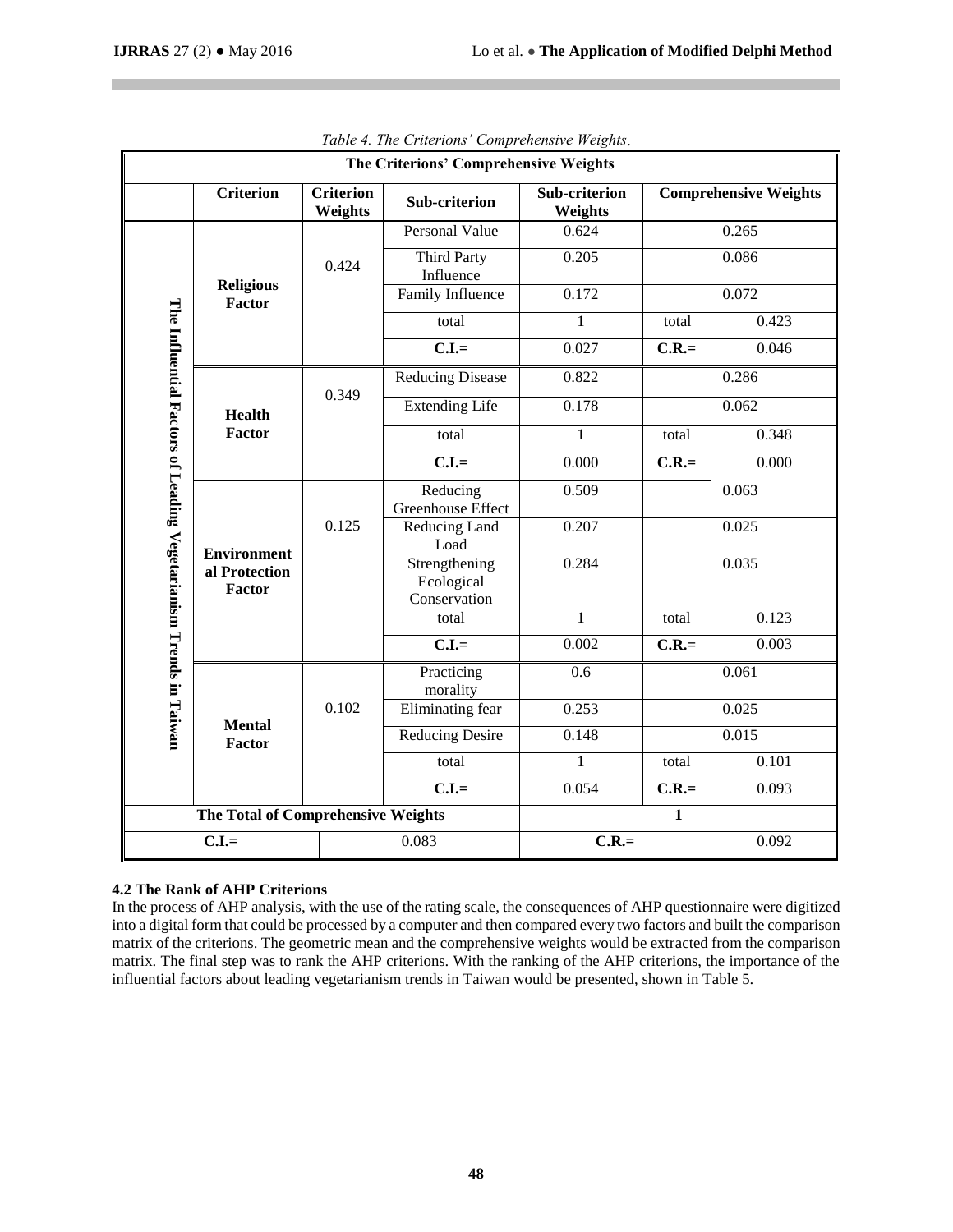| <b>Criterion</b>            | Comprehensive<br>Weights | <b>Sub-criterion</b>                            | <b>Sub-criterion</b><br>Weights | Comprehensive<br>Weights | Rank           |
|-----------------------------|--------------------------|-------------------------------------------------|---------------------------------|--------------------------|----------------|
|                             | 0.424                    | Personal Value                                  | 0.624                           | 0.2645                   | $\overline{2}$ |
| Religious Factor            |                          | Third Party Influence                           | 0.205                           | 0.0869                   | 3              |
|                             |                          | Family Influence                                | 0.172                           | 0.0729                   | 4              |
|                             | 0.349                    | <b>Reducing Disease</b>                         | 0.822                           | 0.2868                   |                |
| <b>Health Factor</b>        |                          | <b>Extending Life</b>                           | 0.178                           | 0.0621                   | 6              |
|                             | 0.125                    | Reducing Greenhouse Effect                      | 0.509                           | 0.0636                   | 5              |
| Environmental<br>Protection |                          | Reducing Land Load                              | 0.207                           | 0.0258                   | 9              |
| Factor                      |                          | <b>Strengthening Ecological</b><br>Conservation | 0.284                           | 0.0355                   | 8              |
| <b>Mental Factor</b>        | 0.102                    | Practicing morality                             |                                 | 0.0612                   | 7              |
|                             |                          | Eliminating fear                                | 0.253                           | 0.0258                   | 9              |
|                             |                          | <b>Reducing Desire</b>                          | 0.148                           | 0.0150                   | 11             |

*Table 5. The Rank of Criterions.*

According to the final results of the AHP analysis, it showed that vegetarians in Taiwan considered the top 3 important factors of leading vegetarianism trends were "Reducing Disease", "Personal Value" and "Third Party Influence." Moreover, the criterion of "Religious Factors" got 0.424 comprehensive weights which were more than 40 percent of all.

To sum up the ranking of all the criterion weights, the top one was the sub-criterion "Reducing diseases" and the second place was "Personal Value." These two got 55% of the comprehensive weights. Therefore, this research regarded these two criterions as the most important influential factors of leading vegetarianism trends in Taiwan. And the ranking from the third place to the eighth place which got 30% of the comprehensive weights were regarded as the second important influential factors. And the rest three sub-criterions "Eliminating fear", "Reducing Land Load", and "Reducing Desire" which only got 15% of the comprehensive weights would be taken as the less important influential factors, shown in Table 6.

| Rank | The Degree of<br><b>Importance</b><br>(Percentage) | Sub-criterion                            | Comprehensive<br>Weights | <b>Criterion</b>                          |
|------|----------------------------------------------------|------------------------------------------|--------------------------|-------------------------------------------|
|      | High Degree of                                     | <b>Reducing Disease</b>                  | 0.286                    | <b>Health Factor</b>                      |
| 2    | Importance<br>55%                                  | Personal Value                           | 0.265                    | Religious Factor                          |
| 3    | Moderate Degree<br>of Importance 30%               | Third Party Influence                    | 0.086                    | Religious Factor                          |
| 4    |                                                    | <b>Family Influence</b>                  | 0.072                    | <b>Religious Factors</b>                  |
| 5    |                                                    | Reducing Greenhouse Effect               | 0.063                    | <b>Environmental Protection</b><br>Factor |
| 6    |                                                    | <b>Extending Life</b>                    | 0.062                    | <b>Health Factor</b>                      |
| 7    |                                                    | Practicing morality                      | 0.061                    | <b>Mental Factor</b>                      |
| 8    |                                                    | Strengthening Ecological<br>Conservation | 0.035                    | <b>Environmental Protection</b><br>Factor |
| 9    |                                                    | Eliminating fear                         | 0.025                    | <b>Mental Factor</b>                      |
| 10   | Low Degree of<br>Importance<br>15%                 | Reducing Land Load                       | 0.025                    | <b>Environmental Protection</b><br>Factor |
| 11   |                                                    | <b>Reducing Desire</b>                   | 0.015                    | <b>Mental Factor</b>                      |

*Table 6. The Importance of Criterions.*

**49**